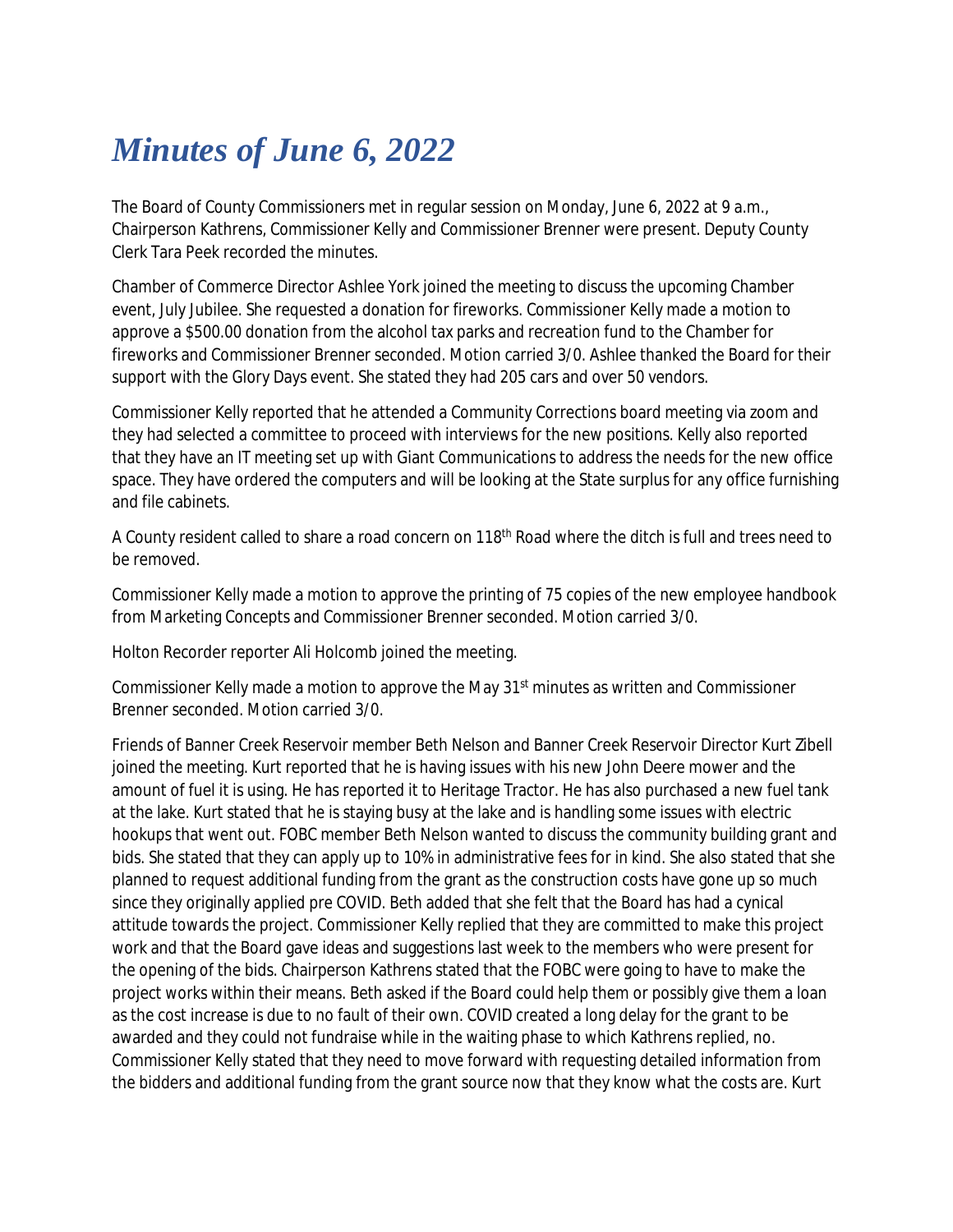suggested that they request value engineering on the lowest bid to see what changes they can make to materials to get the cost lowered. He offered to make that call today.

Mayetta Mayor Darrel Chapman joined the meeting to discuss his city's need for a recycling trailer. He proposed that the City could be interested in purchasing their own if the county would be able to pick up and accept the recyclables. The Baord will notify Scott of his request.

Adjourned for lunch from noon to 1 p.m.

Murphy Tractor Territory Sales Manager Chris Crum and Foley Equipment Prime Product Sales Representative Bob Johnson joined the meeting. Public Works Director Scott Kieffaber presented motor grader bids as follows:

- $\bullet$  Berry Tractor declined to bid, no AWD options
- Murphy Tractor 255 hp John Deere 672GP \$345,000.00 per unit with a \$44,000 buyback or \$50,000 trade in
- Foley Equipment 252 hp Caterpillar 140 Joy-BR \$381,324.00 per unit with a \$48,000 trade in

Both have 7 year, 7500 hours full machine warranty including filters. Commissioner Kelly made a motion to approve the purchase of two John Deere motor graders from Murphy Tractor and Commissioner Brenner seconded. Motion carried 3/0.

Reviewed bids for track loaders as follows:

- Foley Equipment 299D Caterpillar compact track loader \$43,938.10
- Whitestar Machinery T770 T4 Bobcat compact track loader \$42,055.83

Commissioner Brenner made a motion to approve the Foley Caterpillar bid for \$43,938.10 and Commissioner Kelly seconded. Motion carried 3/0.

At 1:29 p.m. Commissioner Brenner made a motion to enter into executive session for personnel with Scott Kieffaber, Lee Hendricks and Tara Peek present. Commissioner Kelly seconded and motion carried 3/0. Session reopened at 1:40 p.m. No action taken.

Chairperson Kathrens discussed a road concern at 246 and V Roads where the trees in the ROW are interfering with the view of the stop sign. Commissioner Kelly added a ditch and tube issue near a residence in the southern part of the county. Commissioner Brenner added a concern he was told about on 166 Road east of the highway.

EMS providers Brent Teter and Jay Watkins joined the meeting to discuss recent coverage concerns. Commissioner Kelly explained that he was notified over the weekend that there was a 4-vehicle accident in the City of Holton and no ambulances were available. The one ambulance operating that day was on its way back from taking a Holton Hospital patient to another facility. The Board expressed their desire to have the 64 hours available on the second truck to be divided evenly throughout the week. Brent had explained that the hours were used up previous to the day of this accident. Brent added that they did have EMTs arrive on scene and the vehicle occupants all denied treatment, but they did not have an ambulance. Brent stated that they decided to schedule the second truck Tuesday through Sunday from 8-5 and Monday from 8-6 as determined by the call history. He explained that they have always helped out with HCH transfers. The hospital contacts dispatch and makes the requests. Chairperson Kathrens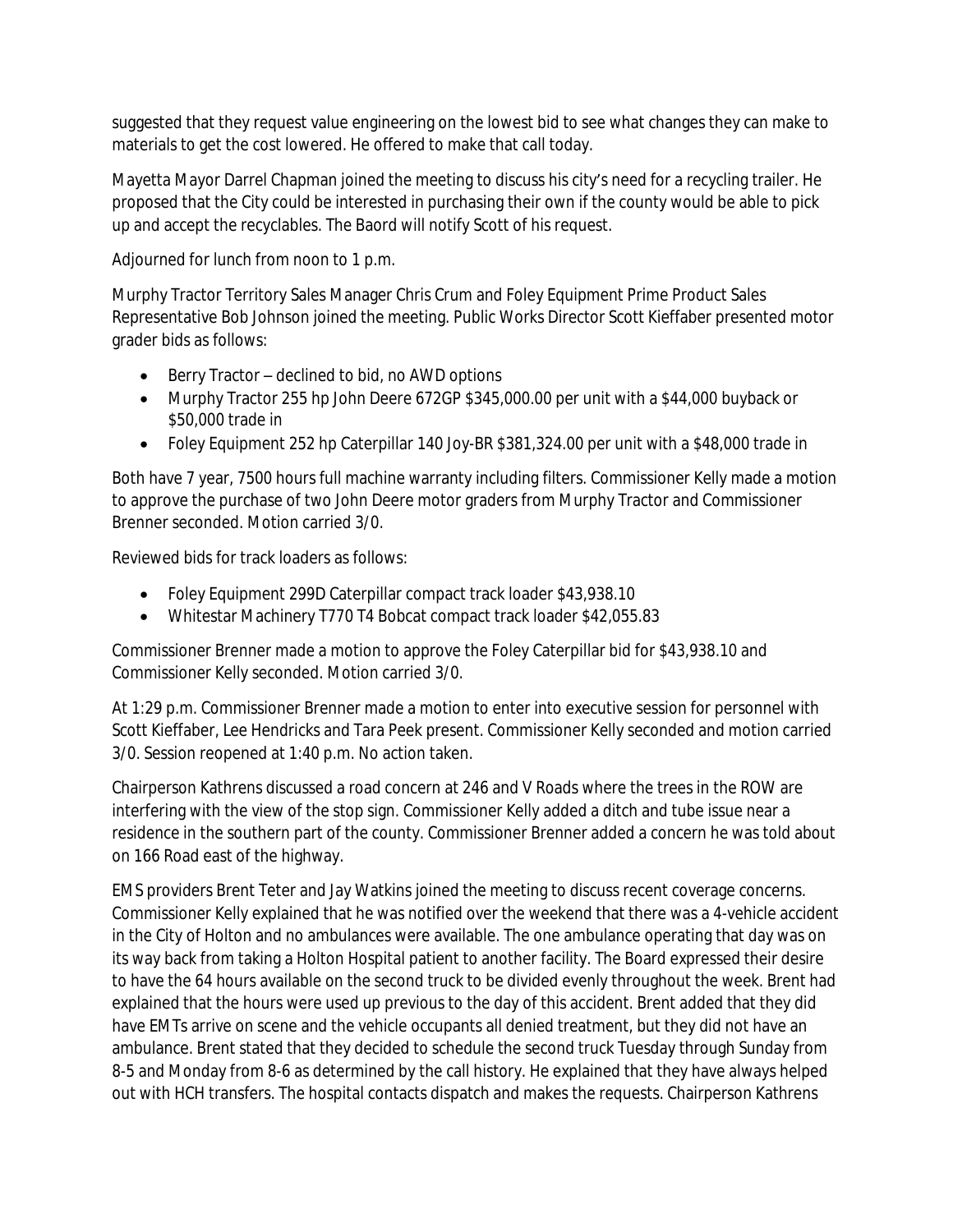stated that the county does not want to subsidize the transfer service offered by EMS. Commissioner Kelly added that he trusts their judgment, but he wants to be able to defend their services to the taxpayers and believes the logical way to schedule the second truck is to have it available every day.

NEK-CAP Community Services Director Belinda Estes joined the meeting to renew the ESG grant paperwork for the year. She stated that she kept the funding request nearly the same as the last year. She stated that Jackson and Atchison counties are where most of the applicants for assistance come from, but they have a housing shortage, so they are unable to assist all of those who need it. Commissioner Kelly made a motion to approve the ESG grant and Commissioner Brenner seconded. Motion carried 3/0.

At 2:44 p.m. Commissioner Kelly made a motion to enter into executive session to discuss security with Sheriff Morse and Undersheriff Darrel Chapman present. Commissioner Brenner seconded and motion carried 3/0. Session reopened at 2:57 p.m. No action taken. Commissioner Kelly requested the Sheriff to submit a budget for his departments as though there is no jail income.

Holton Community Hospital CEO Carrie Saia and HR Director Gretchen Snavely joined the meeting to discuss their findings from their recent implementation plan. Carrie explained that the plan is developed as a requirement for their non-profit status to address the needs identified. For the first time they found that housing and daycare are issues they are having. They recently met with the City of Holton to discuss any plan that they may be aware of to address the housing shortage. She explained that the hospital and other larger employers in the county have needs for housing their workforce. They plan to create a meeting group to discuss this shortage and potentially make improvements. They asked the Board for a representative who could contribute to this committee. The Board suggested Appraiser Kate Immenschuh. Commissioner Kelly stated that they are trying to update zoning regulations to make it easier to build in the county. Commissioner Brenner suggested JCCTCC to assist with drug and alcohol issues that were listed on the assessment, ROZ student loan repayment and LOIS for seeking property for sale. He also stated that the county has Neighborhood Revitalization for tax abatements and that the Board awarded the water districts some ARPA funds to help with expanding service. Carrie Saia also discussed the hospital's need to update the IT infrastructure and asked if the county had any funding available to assist with that project. Chairperson Kathrens stated they did not as they have already ear tagged the remaining ARPA funds. Commissioner Kelly stated that their plans are to use the ARPA funds to catch up on county roads and equipment purchases.

Chairperson Kathrens gave approval to County Clerk Kathy Mick to proceed with disposal of ballots that have met their retention deadline.

Approved the submission for ARPA funding to the City of Delia for \$25,000.00.

Approved the Youth Services Reinvestment Grant for the year submitted by Director Brooke Smith. Agreement 2022-10 Reinvestment Grant. 2022-11 Wamego Office Lease.

County Counselor Lee Hendricks discussed the nuisance resolution draft, Community Corrections program progress and the Board's request to draft a resolution to discontinue adding new subdivision roads to the county maintenance schedule.